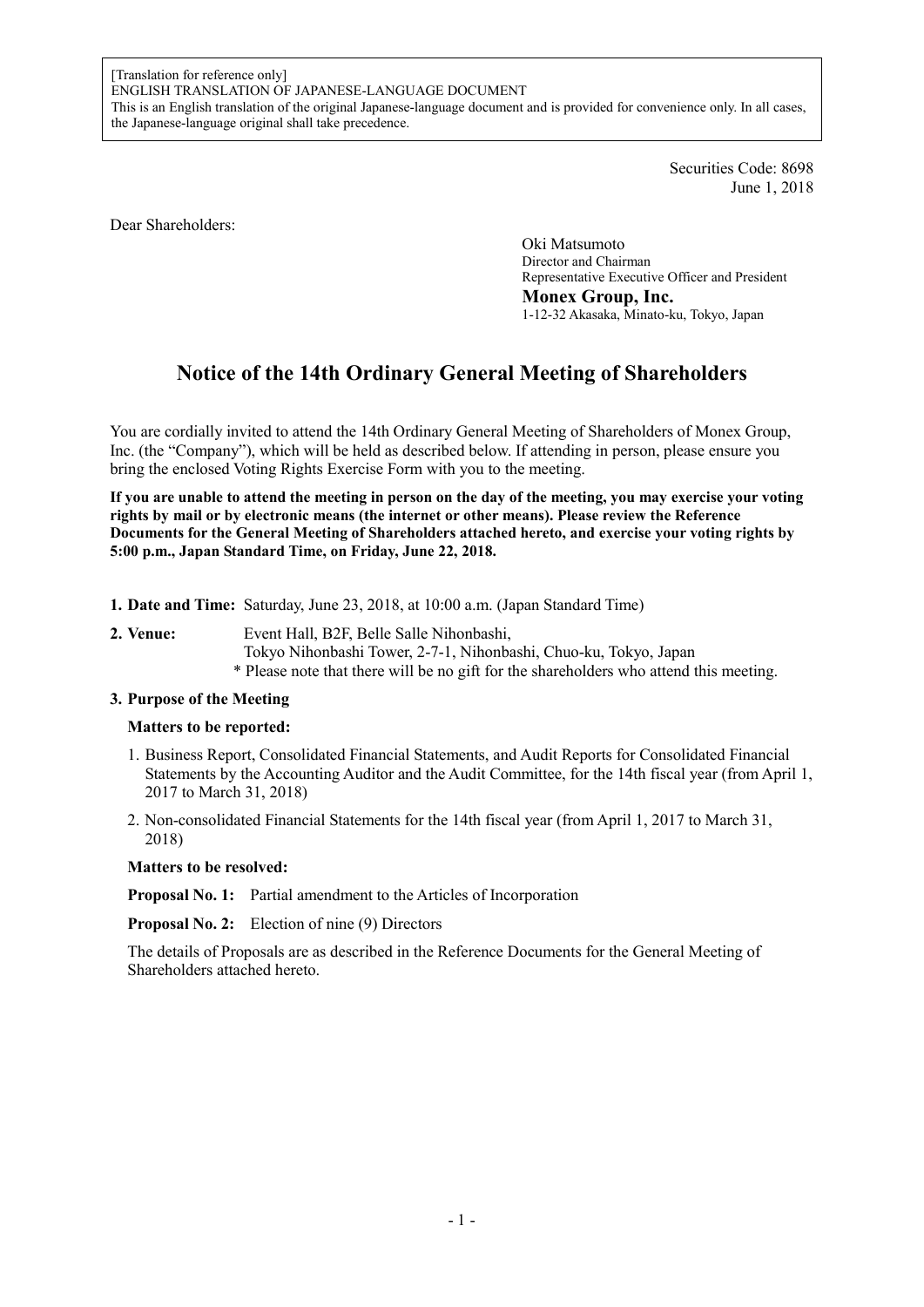#### **4. Information on Disclosure on the Internet**

- (1) Pursuant to the provisions of laws and regulations and the Articles of Incorporation of the Company, (i) "Stock Acquisition Rights", "Changes in important concurrent positions at other organizations during the fiscal year under review" in "Changes in management during the fiscal year under review" and "System to ensure that the execution of duties by the Executive Officers complies with laws and regulations and the Articles of Incorporation and other system to ensure the properness of operations of the Company, and status of operation of such systems" which consist Business Report, (ii) "Consolidated Statement of Changes in Equity" and "Notes to Consolidated Financial Statements" which consist Consolidated Financial Statements, and (iii) "Non-consolidated Statement of Changes in Net Assets" and "Notes to Non-consolidated Financial Statements" which consist Non-consolidated Financial Statements are posted on the website of the Company and not attached to this document (aforementioned documents not attached to this document are in Japanese only). Although they are not attached to this document, they are also included in the subjects of auditing by the Accounting Auditor and the Audit Committee.
- (2) Should any change need to be made to the Reference Documents for the General Meeting of Shareholders, Business Report or Consolidated/Non-consolidated Financial Statements, such changes shall be posted on the website of the Company.
- (3) Please note that the resolutions of this Ordinary General Meeting of Shareholders will be posted on the Company's website (Japanese only) on the Internet, instead of written notification sent by mail.

The Company's website: http://www.monexgroup.jp/

## **Year-end Dividend Payment for the 14th fiscal year**

The Company resolved at the meeting of the Board of Directors of the Company held on May 22, 2018 that payment of the Company's dividends of surplus (year-end) for the 14th fiscal year would be 6.30 yen per share. The Company will commence the payment on June 4, 2018.

Together with the interim dividend of 3.70 yen per share, the annual dividend per share for the 14th fiscal year is 10.00 yen.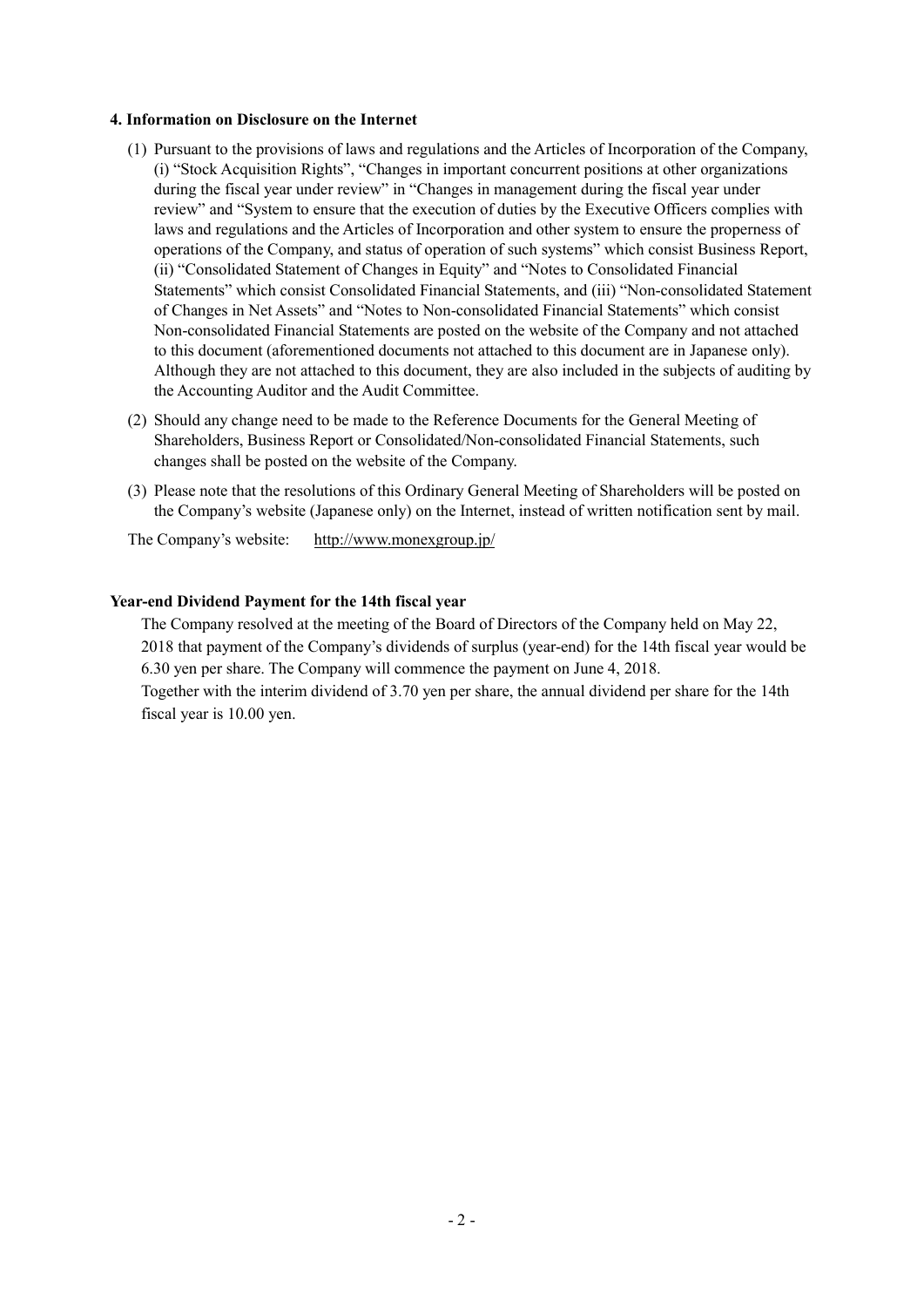## **Reference Documents for the General Meeting of Shareholders**

## **Proposal No. 1: Partial amendment to the Articles of Incorporation**

1. Reasons for the proposal

The Company proposes to change the number of Directors specified in Article 18 (Number of Directors) of the existing Articles of Incorporation from not more than eleven (11) to not more than nine (9) in order to facilitate flexible decision making as the business fields of the Company and its group companies expand.

## 2. Contents of the amendment

The following are the details of the amendment.

|                                                                                                     | (The underlined portions are proposed to be amended.)                                         |
|-----------------------------------------------------------------------------------------------------|-----------------------------------------------------------------------------------------------|
| Existing Articles of Incorporation                                                                  | Proposed amendment                                                                            |
| Article 18. (Number of Directors)<br>The Company shall have not more than eleven (11)<br>Directors. | Article 18. (Number of Directors)<br>The Company shall have not more than nine (9) Directors. |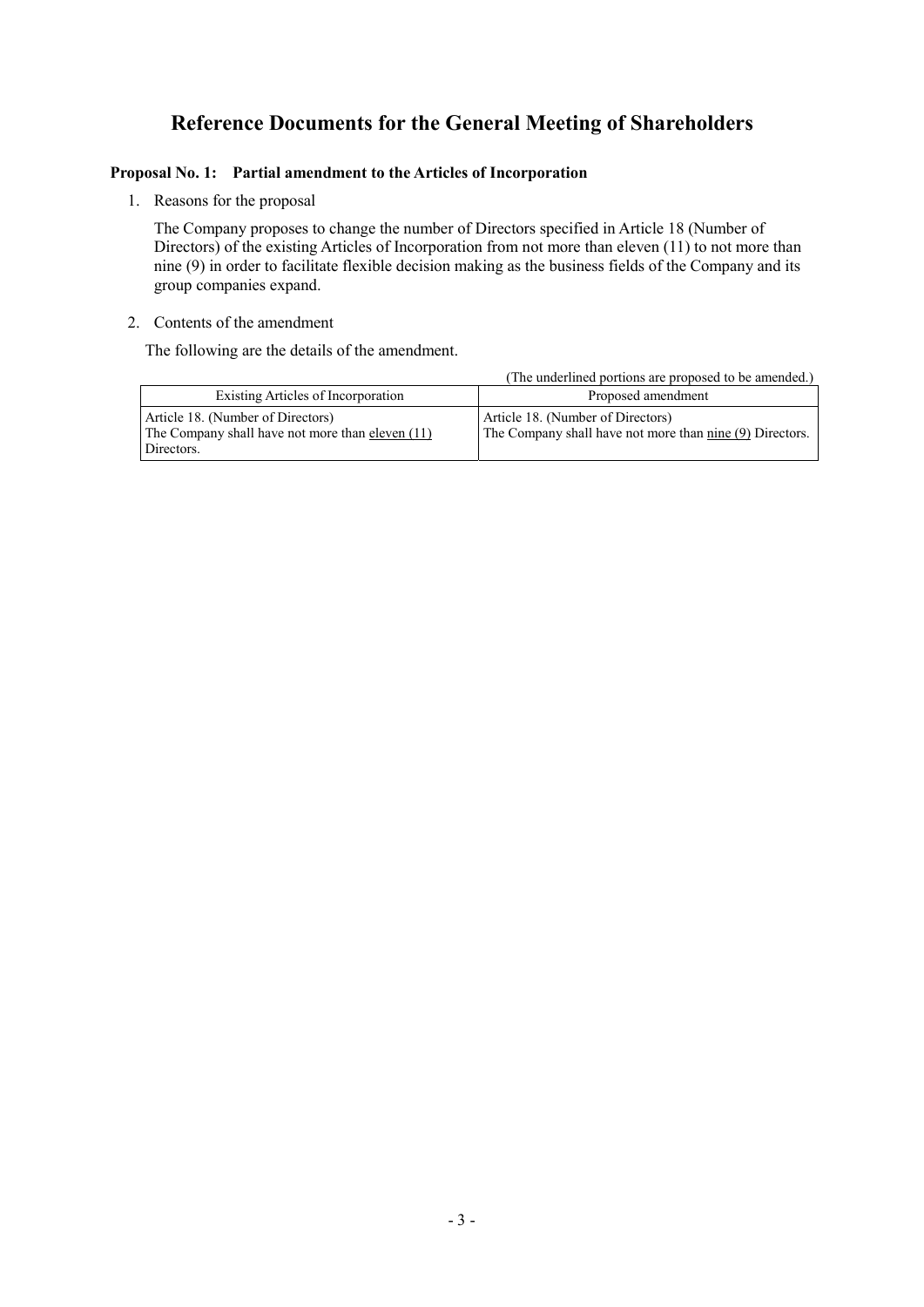### **Proposal No. 2: Election of nine (9) Directors**

Upon the conclusion of this Ordinary General Meeting of Shareholders, the terms of office of all eleven (11) Directors will expire. Accordingly, the Company proposes to elect nine (9) Directors including two (2) new candidates for Directors based on the decision at the Nominating Committee.

Six (6) out of nine (9) candidates are candidates for Outside Directors, and three (3) candidates, Oki Matsumoto, Shoji Kuwashima and Takashi Oyagi are candidates for Directors who are scheduled to serve concurrently as Executive Officers.

The candidates for Directors are as described in the following pages.

#### **[Supplementary Information] Outline of the Results of Analysis and Assessment of the Effectiveness of the Board of Directors as a Whole**

Prior to the decision on candidates for Directors, the effectiveness of the Board of Directors as a whole was analyzed and assessed, based in part on self-assessment by each Director. An outline of the results is described below.

#### **Analysis and assessment process**

Based on the aggregate results of a questionnaire distributed to all Directors, the effectiveness of the Board of Directors as a whole was analyzed and assessed by the Board of Directors and the Nominating Committee.

#### **Results of analysis and assessment**

No problems were identified with respect to the size of the Board of Directors (eleven (11) members, six (6) of whom are Independent and Outside Directors), nor were any particular problems identified with respect to the diversity of knowledge and experience of each Director.

However, in light of the operating environment of the Company and its group companies, increasing the proportion of Independent and Outside Directors was deemed to be desirable.

#### **Initiatives to increase effectiveness**

Based on the foregoing results of assessment, the Nominating Committee decided to maintain the number of candidates for Independent and Outside Directors to be submitted for election at this Ordinary General Meeting of Shareholders at the present level of six  $(6)$ , but to reduce by two  $(2)$  the number of candidates for Directors who serve concurrently as Executive Officers from the current level of five (5) to three (3), thereby increasing the proportion of the candidates for Independent and Outside Directors on the Board of Directors from a majority at present to two-thirds.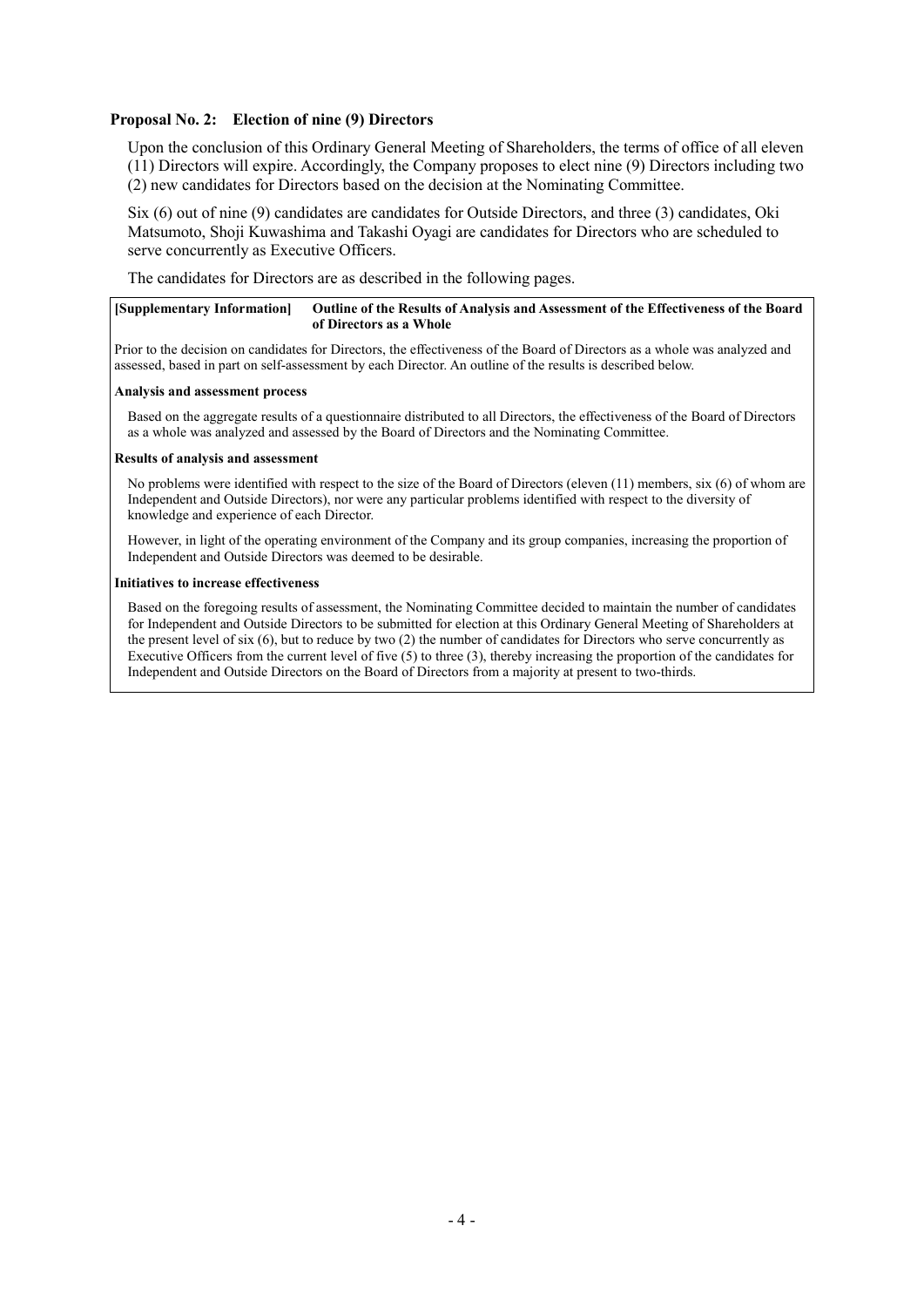|      |                                                                                                                                  | Oki Matsumoto (Date of birth: December 19, 1963)                                                                  |                  |  | [Re-appointment] | (Term of office: 13 years)                                                                                           |
|------|----------------------------------------------------------------------------------------------------------------------------------|-------------------------------------------------------------------------------------------------------------------|------------------|--|------------------|----------------------------------------------------------------------------------------------------------------------|
| 1    |                                                                                                                                  | Managing Director, Chairman of the Board,                                                                         |                  |  |                  |                                                                                                                      |
|      |                                                                                                                                  | Member of the Nominating Committee, Member of the Compensation Committee                                          |                  |  |                  |                                                                                                                      |
|      |                                                                                                                                  | Representative Executive Officer, President and Chief Executive Officer                                           |                  |  |                  |                                                                                                                      |
|      |                                                                                                                                  |                                                                                                                   |                  |  |                  |                                                                                                                      |
|      | Career summary                                                                                                                   |                                                                                                                   |                  |  |                  |                                                                                                                      |
|      | Apr. 1987                                                                                                                        | Joined Salomon Brothers Asia Limited                                                                              |                  |  |                  |                                                                                                                      |
|      | Apr. 1990                                                                                                                        | Joined Goldman Sachs (Japan) Ltd.                                                                                 |                  |  |                  |                                                                                                                      |
|      | Nov. 1994                                                                                                                        | General Partner, The Goldman Sachs Group, L.P.                                                                    |                  |  |                  |                                                                                                                      |
|      | Apr. 1999                                                                                                                        | Representative Director, (the former) Monex, Inc.                                                                 |                  |  |                  |                                                                                                                      |
|      | Aug. 2004                                                                                                                        | Representative Director and President of the Company                                                              |                  |  |                  |                                                                                                                      |
|      | May 2005                                                                                                                         | Representative Director and President, Monex Beans, Inc. (currently Monex, Inc.)                                  |                  |  |                  |                                                                                                                      |
| Jun. | 2008                                                                                                                             | Director, Tokyo Stock Exchange, Inc.                                                                              |                  |  |                  |                                                                                                                      |
| Jun. | 2008                                                                                                                             | Director, Shinsei Bank, Limited                                                                                   |                  |  |                  |                                                                                                                      |
|      | Jun. 2010                                                                                                                        | Director, Kakaku.com, Inc.                                                                                        |                  |  |                  |                                                                                                                      |
| Jun. | 2011                                                                                                                             | Director and Chairman, TradeStation Group, Inc. (current position)                                                |                  |  |                  |                                                                                                                      |
| Jun. | 2013                                                                                                                             |                                                                                                                   |                  |  |                  | Director and Chairman, Representative Executive Officer and President of the Company (current position)              |
|      | Nov. 2013                                                                                                                        | Director, JIN CO., LTD.                                                                                           |                  |  |                  |                                                                                                                      |
|      | Nov. 2015                                                                                                                        | Representative Director and Chairman, Monex, Inc.                                                                 |                  |  |                  |                                                                                                                      |
| Jun. | 2016<br>Director, MasterCard Incorporated (current position)                                                                     |                                                                                                                   |                  |  |                  |                                                                                                                      |
|      | Aug. 2016                                                                                                                        | Director, UZABASE, Inc. (current position)                                                                        |                  |  |                  |                                                                                                                      |
|      | Apr. 2017<br>Managing Director and Chairman, Monex, Inc.<br>Oct. 2017                                                            |                                                                                                                   |                  |  |                  |                                                                                                                      |
|      | Representative Director & President, Monex, Inc. (current position)<br>Apr. 2018<br>Director, Coincheck, Inc. (current position) |                                                                                                                   |                  |  |                  |                                                                                                                      |
|      |                                                                                                                                  |                                                                                                                   |                  |  |                  |                                                                                                                      |
|      |                                                                                                                                  | Important concurrent positions at other organizations                                                             |                  |  |                  |                                                                                                                      |
|      |                                                                                                                                  | Representative Director & President, Monex, Inc. (the Company's wholly owned subsidiary)                          |                  |  |                  |                                                                                                                      |
|      |                                                                                                                                  | Director and Chairman, TradeStation Group, Inc. (the Company's wholly owned subsidiary)                           |                  |  |                  |                                                                                                                      |
|      |                                                                                                                                  | Director, Coincheck, Inc. (the Company's wholly owned subsidiary)                                                 |                  |  |                  |                                                                                                                      |
|      | Outside Director, MasterCard Incorporated                                                                                        |                                                                                                                   |                  |  |                  |                                                                                                                      |
|      |                                                                                                                                  | Outside Director, UZABASE, Inc.                                                                                   |                  |  |                  |                                                                                                                      |
|      |                                                                                                                                  |                                                                                                                   |                  |  |                  |                                                                                                                      |
|      |                                                                                                                                  | <b>Attendance at meetings of the Board of Directors and each committee</b> (from April 1, 2017 to March 31, 2018) |                  |  |                  |                                                                                                                      |
|      |                                                                                                                                  | Meetings of the Board of Directors:                                                                               | 10/10            |  |                  |                                                                                                                      |
|      |                                                                                                                                  | Meetings of the Nominating Committee:                                                                             | 3/3<br>7/7       |  |                  |                                                                                                                      |
|      |                                                                                                                                  | Meetings of the Compensation Committee:                                                                           |                  |  |                  |                                                                                                                      |
|      |                                                                                                                                  | Number of shares owned                                                                                            | 7,503,300 shares |  |                  |                                                                                                                      |
|      |                                                                                                                                  | <b>Reasons for Nomination as Director</b>                                                                         |                  |  |                  |                                                                                                                      |
|      |                                                                                                                                  |                                                                                                                   |                  |  |                  | Since Mr. Matsumoto founded the former Monex, Inc. in 1999, he has been dedicated to creating and establishing a new |
|      | financial business model in Japan, i.e., an online brokerage business for retail investors, and has demonstrated strong          |                                                                                                                   |                  |  |                  |                                                                                                                      |
|      |                                                                                                                                  |                                                                                                                   |                  |  |                  | leadership in expanding the businesses of Monex Group, Inc. and the group companies. With his in-depth understanding |
|      | of the financial services industry, Mr. Matsumoto has actively supported substantive and productive discussion of the            |                                                                                                                   |                  |  |                  |                                                                                                                      |

Board. As Chief Executive Officer of the Company, he deploys his exceptional leadership and management skills to drive the "New Beginning" phase, in which the Company aims to achieve new growth in the group's business.

## **Experience and Expertise**

- Financial industry
- Marketing
- Strategic thinking
- Management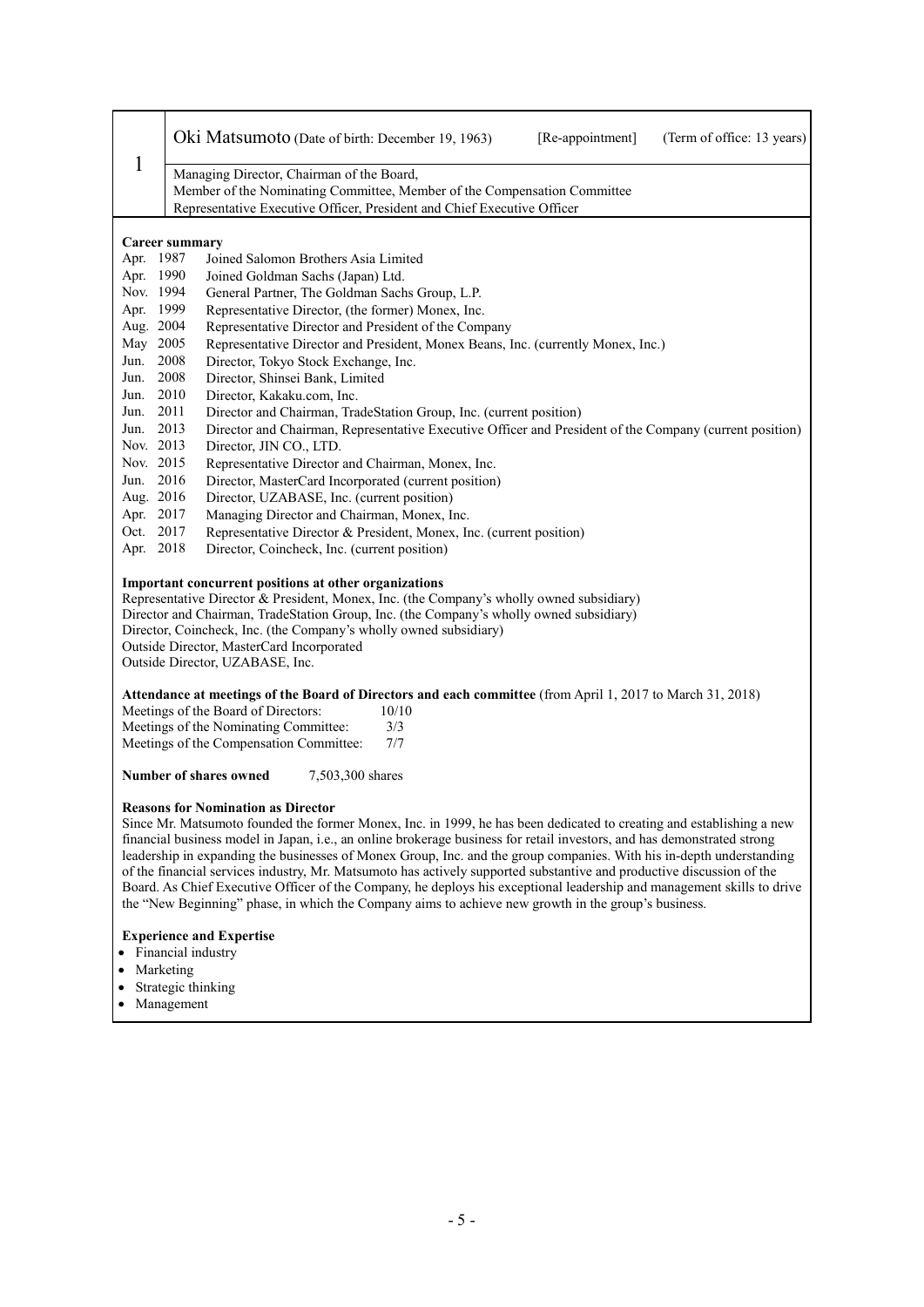| $\overline{2}$ | Shoji Kuwashima (Date of birth: January 2, 1955)<br>[Re-appointment]<br>(Term of office: 9 years)                                                                                                                                                                                                                                                                                                                                                                                                                               |  |  |
|----------------|---------------------------------------------------------------------------------------------------------------------------------------------------------------------------------------------------------------------------------------------------------------------------------------------------------------------------------------------------------------------------------------------------------------------------------------------------------------------------------------------------------------------------------|--|--|
|                | Managing Director, Vice Chairman of the Board<br>Executive Officer and Chief Quality Officer                                                                                                                                                                                                                                                                                                                                                                                                                                    |  |  |
|                | Career summary                                                                                                                                                                                                                                                                                                                                                                                                                                                                                                                  |  |  |
| Apr.           | 1977<br>Joined The Nikko Securities Co., Ltd.                                                                                                                                                                                                                                                                                                                                                                                                                                                                                   |  |  |
| May            | 1999<br>Director, Nikko Online, Inc. (currently Monex, Inc.)                                                                                                                                                                                                                                                                                                                                                                                                                                                                    |  |  |
| Oct.           | 2001<br>Director, Nikko Cordial Corporation                                                                                                                                                                                                                                                                                                                                                                                                                                                                                     |  |  |
| Jan.           | 2006<br>Director and Chairman, Nikko Systems Solutions, Ltd.                                                                                                                                                                                                                                                                                                                                                                                                                                                                    |  |  |
| Jun.           | 2006<br>Director of the Company                                                                                                                                                                                                                                                                                                                                                                                                                                                                                                 |  |  |
| Dec.           | 2006<br>Director, Representative Executive Officer and President, Nikko Cordial Corporation                                                                                                                                                                                                                                                                                                                                                                                                                                     |  |  |
| Jan.           | 2008<br>Director and Vice Chairman, Nikko Cordial Corporation                                                                                                                                                                                                                                                                                                                                                                                                                                                                   |  |  |
| Apr.           | 2009<br>Director, Monex, Inc. (current position)                                                                                                                                                                                                                                                                                                                                                                                                                                                                                |  |  |
| Jun.           | 2009<br>Director of the Company                                                                                                                                                                                                                                                                                                                                                                                                                                                                                                 |  |  |
| Feb.           | 2011<br>Director and Vice Chairman of the Company                                                                                                                                                                                                                                                                                                                                                                                                                                                                               |  |  |
| Oct.           | 2012<br>Director, ASTMAX Co., Ltd.                                                                                                                                                                                                                                                                                                                                                                                                                                                                                              |  |  |
| Jun.           | 2013<br>Director, Vice Chairman and Executive Officer of the Company (current position)                                                                                                                                                                                                                                                                                                                                                                                                                                         |  |  |
|                | Important concurrent positions at other organizations                                                                                                                                                                                                                                                                                                                                                                                                                                                                           |  |  |
|                | Managing Director, Monex, Inc. (the Company's wholly owned subsidiary)                                                                                                                                                                                                                                                                                                                                                                                                                                                          |  |  |
|                | Attendance at meetings of the Board of Directors and each committee (from April 1, 2017 to March 31, 2018)<br>Meetings of the Board of Directors:<br>10/10                                                                                                                                                                                                                                                                                                                                                                      |  |  |
|                | Number of shares owned<br>206,400 shares                                                                                                                                                                                                                                                                                                                                                                                                                                                                                        |  |  |
|                | <b>Reasons for Nomination as Director</b><br>Mr. Kuwashima has long experience in the Japanese brokerage business and has in-depth knowledge in information<br>technology. He proactively participates in Board discussions with well-balanced perspectives derived from his vast<br>experience in management. Mr. Kuwashima also serves as an Executive Officer of the Company and is responsible for<br>taking information securities measures, etc. where his knowledge and experience in IT security can be fully utilized. |  |  |
| $\bullet$      | <b>Experience and Expertise</b><br>Financial industry<br>Technologies                                                                                                                                                                                                                                                                                                                                                                                                                                                           |  |  |

- Strategic thinking
- Management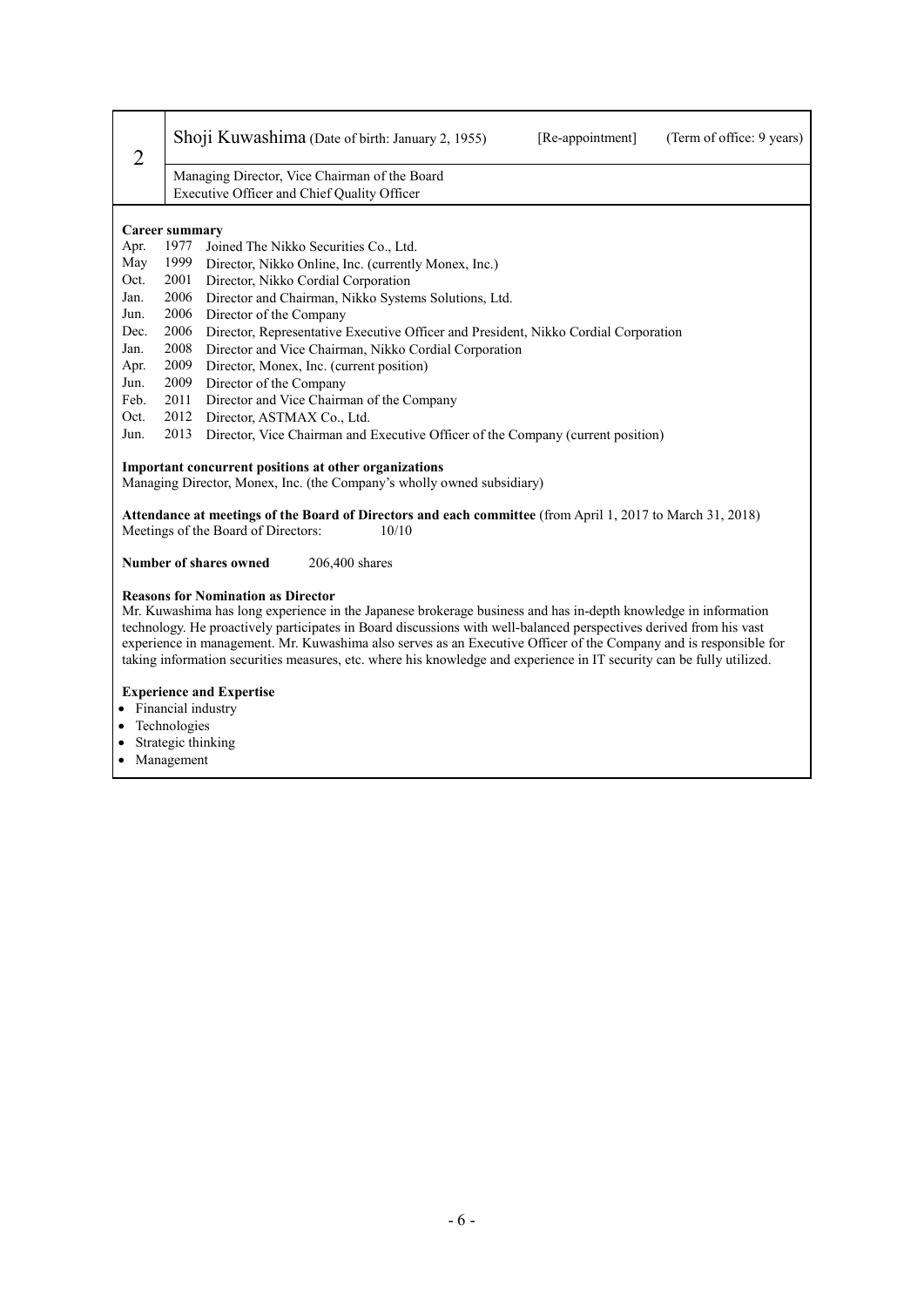| 3                                                                                                                                                                                                                                                                                                                                                                                                                                                                                                                                                                                             | Takashi Oyagi (Date of birth: March 17, 1969)<br>[Re-appointment]<br>(Term of office: 7 years)                                                                                                         |  |  |
|-----------------------------------------------------------------------------------------------------------------------------------------------------------------------------------------------------------------------------------------------------------------------------------------------------------------------------------------------------------------------------------------------------------------------------------------------------------------------------------------------------------------------------------------------------------------------------------------------|--------------------------------------------------------------------------------------------------------------------------------------------------------------------------------------------------------|--|--|
| Managing Director<br>Executive Officer and Chief Strategic Officer                                                                                                                                                                                                                                                                                                                                                                                                                                                                                                                            |                                                                                                                                                                                                        |  |  |
|                                                                                                                                                                                                                                                                                                                                                                                                                                                                                                                                                                                               |                                                                                                                                                                                                        |  |  |
|                                                                                                                                                                                                                                                                                                                                                                                                                                                                                                                                                                                               | <b>Career summary</b>                                                                                                                                                                                  |  |  |
| Apr.                                                                                                                                                                                                                                                                                                                                                                                                                                                                                                                                                                                          | 1991<br>Joined Bank of Japan                                                                                                                                                                           |  |  |
| Jan.                                                                                                                                                                                                                                                                                                                                                                                                                                                                                                                                                                                          | 1998<br>Joined Goldman Sachs (Japan) Ltd.                                                                                                                                                              |  |  |
| Apr.                                                                                                                                                                                                                                                                                                                                                                                                                                                                                                                                                                                          | 1999<br>Joined (the former) Monex, Inc.                                                                                                                                                                |  |  |
| May                                                                                                                                                                                                                                                                                                                                                                                                                                                                                                                                                                                           | 2004<br>Joined Deutsche Bank Securities, Inc.                                                                                                                                                          |  |  |
| Aug.                                                                                                                                                                                                                                                                                                                                                                                                                                                                                                                                                                                          | 2007<br>CEO and President, MBH America, Inc.                                                                                                                                                           |  |  |
| Jul.                                                                                                                                                                                                                                                                                                                                                                                                                                                                                                                                                                                          | 2009<br>Executive Director of the Company                                                                                                                                                              |  |  |
| Jun.                                                                                                                                                                                                                                                                                                                                                                                                                                                                                                                                                                                          | 2011<br>Director, TradeStation Group, Inc. (current position)                                                                                                                                          |  |  |
| Jun.                                                                                                                                                                                                                                                                                                                                                                                                                                                                                                                                                                                          | 2011<br>Director of the Company                                                                                                                                                                        |  |  |
| Jun.                                                                                                                                                                                                                                                                                                                                                                                                                                                                                                                                                                                          | 2013<br>Director and Executive Officer of the Company (current position)                                                                                                                               |  |  |
|                                                                                                                                                                                                                                                                                                                                                                                                                                                                                                                                                                                               | Attendance at meetings of the Board of Directors and each committee (from April 1, 2017 to March 31, 2018)<br>Meetings of the Board of Directors:<br>10/10<br>Number of shares owned<br>510,600 shares |  |  |
| <b>Reasons for Nomination as Director</b><br>Mr. Oyagi is a founding member of Monex, Inc., which was established in April 1999. With his long experience in<br>financial services in Japan and the U.S., Mr. Oyagi has, while fulfilling his responsibilities as Director, assumed the role<br>of planning strategies as well as the role of managing the business of the Company's U.S. segment as its Executive<br>Officer. Mr. Oyagi actively participates in Board discussions, providing his views reflecting changes in the U.S. financial<br>industry and new business opportunities. |                                                                                                                                                                                                        |  |  |
| <b>Experience and Expertise</b><br>Financial industry<br>Strategic thinking<br>Management<br>Diversity (gender, generation, region, etc.)                                                                                                                                                                                                                                                                                                                                                                                                                                                     |                                                                                                                                                                                                        |  |  |
|                                                                                                                                                                                                                                                                                                                                                                                                                                                                                                                                                                                               |                                                                                                                                                                                                        |  |  |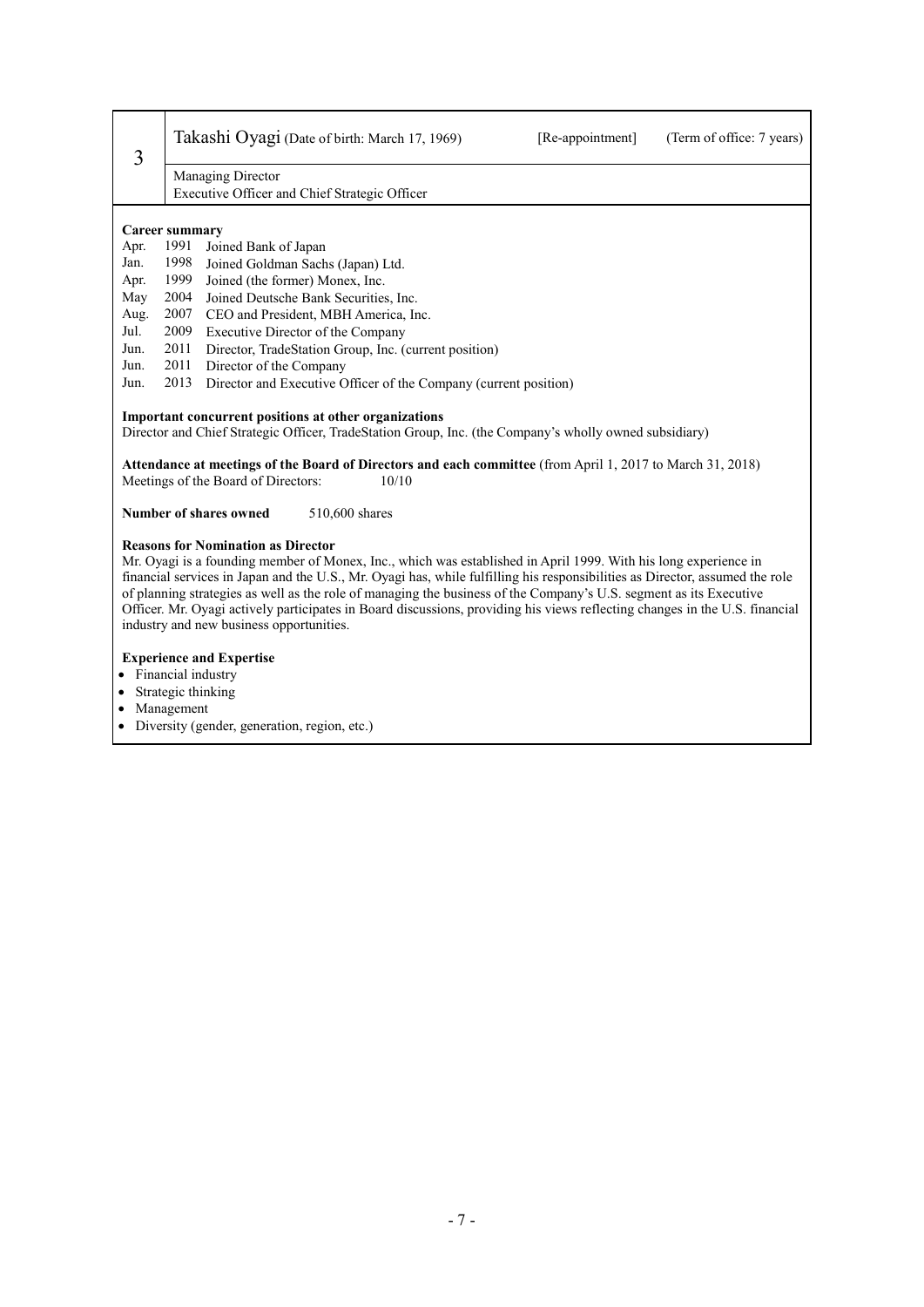|                |                                                                                                                            | [Outside]        |                            |  |  |
|----------------|----------------------------------------------------------------------------------------------------------------------------|------------------|----------------------------|--|--|
|                | Jun Makihara (Date of birth: January 15, 1958)                                                                             | [Independent]    | (Term of office: 12 years) |  |  |
| $\overline{4}$ |                                                                                                                            | [Re-appointment] |                            |  |  |
|                | Outside Director, Member of the Nominating Committee, Member (Chair) of the Compensation Committee,                        |                  |                            |  |  |
|                | Lead Independent Director                                                                                                  |                  |                            |  |  |
|                |                                                                                                                            |                  |                            |  |  |
|                | <b>Career summary</b>                                                                                                      |                  |                            |  |  |
| Sep.<br>Dec.   | 1981<br>Joined Goldman, Sachs & Co.<br>1992<br>General Partner, Goldman, Sachs & Co.                                       |                  |                            |  |  |
| Jul.           | 2000                                                                                                                       |                  |                            |  |  |
| Mar.           | Chairman, Neoteny Co., Ltd.<br>2005<br>Director, RHJ International SA                                                      |                  |                            |  |  |
| Jun.           | 2006<br>Director of the Company (current position)                                                                         |                  |                            |  |  |
| Jun.           | 2011<br>Director, TradeStation Group, Inc. (current position)                                                              |                  |                            |  |  |
| Jun.           | 2011<br>Director, Shinsei Bank, Limited (current position)                                                                 |                  |                            |  |  |
| Sep.           | 2014<br>Director, Philip Morris International Inc. (current position)                                                      |                  |                            |  |  |
|                |                                                                                                                            |                  |                            |  |  |
|                | Important concurrent positions at other organizations                                                                      |                  |                            |  |  |
|                | Director, TradeStation Group, Inc. (the Company's wholly owned subsidiary) (Outside Director in substance)                 |                  |                            |  |  |
|                | Outside Director, Shinsei Bank, Limited                                                                                    |                  |                            |  |  |
|                | Outside Director, Philip Morris International Inc.                                                                         |                  |                            |  |  |
|                | Attendance at meetings of the Board of Directors and each committee (from April 1, 2017 to March 31, 2018)                 |                  |                            |  |  |
|                | Meetings of the Board of Directors:<br>9/10                                                                                |                  |                            |  |  |
|                | Meetings of the Nominating Committee:<br>3/3                                                                               |                  |                            |  |  |
|                | 7/7<br>Meetings of the Compensation Committee:                                                                             |                  |                            |  |  |
|                | Number of shares owned<br>$20,000$ shares                                                                                  |                  |                            |  |  |
|                | <b>Reasons for Nomination as Outside Director</b>                                                                          |                  |                            |  |  |
|                | Mr. Makihara's years of experience in investment banking and in the incubation of Internet business start-ups in Japan     |                  |                            |  |  |
|                | and the U.S. provides him with strong expertise in financial services and profound understanding of the financial services |                  |                            |  |  |
|                | industry as well as Internet-related businesses. Mr. Makihara has contributed to the Board since he was elected as         |                  |                            |  |  |
|                | Director of the Company in June 2006, expressing perspectives that take the financial services environment within Japan    |                  |                            |  |  |
|                | and overseas into consideration.                                                                                           |                  |                            |  |  |
|                | Since being appointed as the Lead Independent Director in April 2015, Mr. Makihara has not only actively participated in   |                  |                            |  |  |
|                | Board discussions, but also contributed to facilitating communication between the Outside Directors and management,        |                  |                            |  |  |
|                | by such means as holding meetings attended only by the Outside Directors and the CEO.                                      |                  |                            |  |  |
|                | <b>Experience and Expertise</b>                                                                                            |                  |                            |  |  |
|                | Financial industry                                                                                                         |                  |                            |  |  |
|                | Strategic thinking                                                                                                         |                  |                            |  |  |
|                | Management                                                                                                                 |                  |                            |  |  |
| $\bullet$      | Diversity (gender, generation, region, etc.)                                                                               |                  |                            |  |  |

Diversity (gender, generation, region, etc.)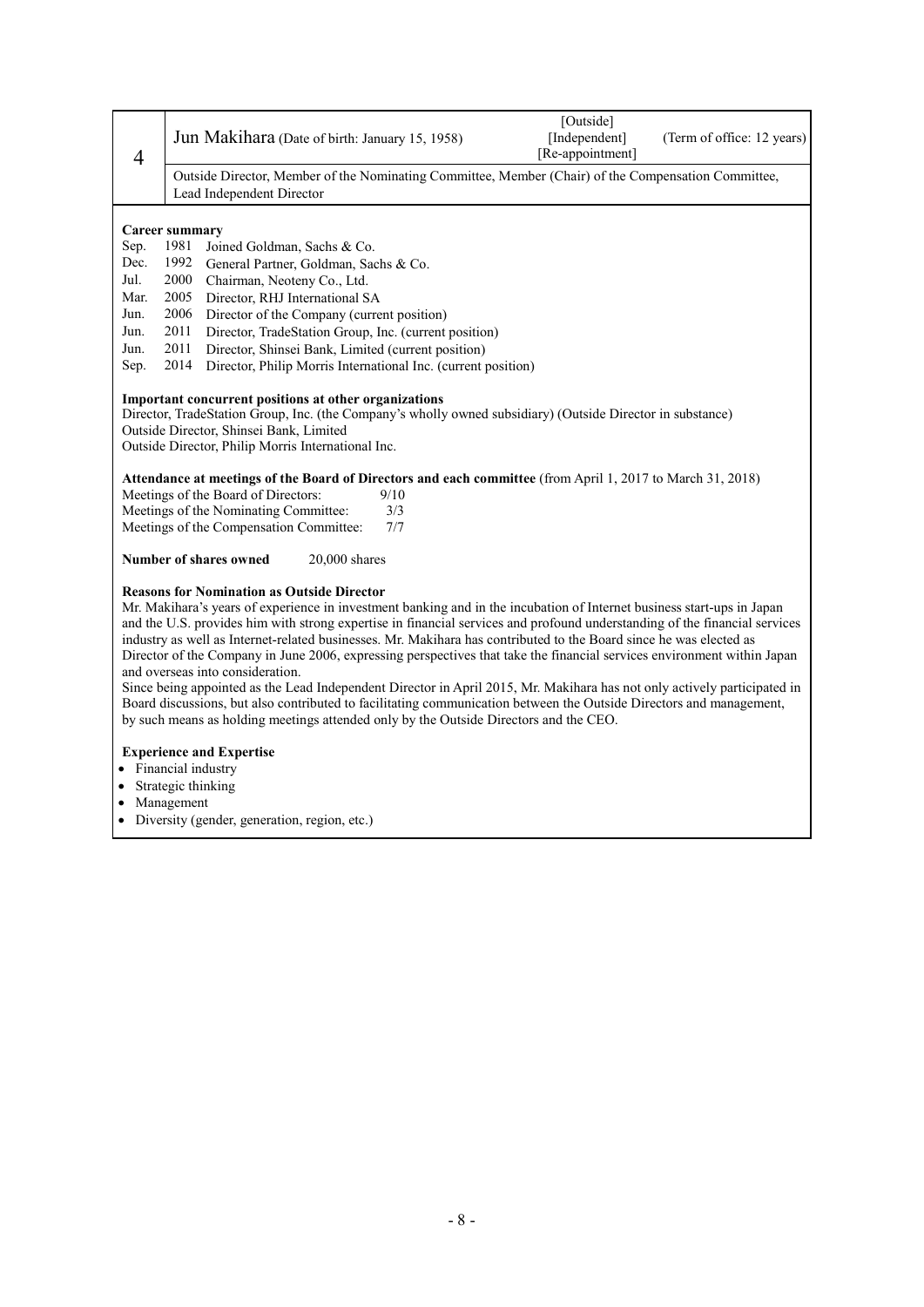| 5                                                                                                  | [Outside]<br>Nobuyuki Idei (Date of birth: November 22, 1937)<br>[Independent]<br>(Term of office: 5 years)<br>[Re-appointment]                                                                                                                                                          |  |  |
|----------------------------------------------------------------------------------------------------|------------------------------------------------------------------------------------------------------------------------------------------------------------------------------------------------------------------------------------------------------------------------------------------|--|--|
| Outside Director, Member (Chair) of the Nominating Committee, Member of the Compensation Committee |                                                                                                                                                                                                                                                                                          |  |  |
|                                                                                                    | Career summary                                                                                                                                                                                                                                                                           |  |  |
| Apr.                                                                                               | 1960<br>Joined Sony Corporation                                                                                                                                                                                                                                                          |  |  |
| Apr.                                                                                               | President and Representative Director, Sony Corporation<br>1995                                                                                                                                                                                                                          |  |  |
| Jun.                                                                                               | 2000<br>Chairman and Representative Director, Sony Corporation                                                                                                                                                                                                                           |  |  |
| Jun.                                                                                               | 2003<br>Chairman and Representative Executive Officer, Sony Corporation                                                                                                                                                                                                                  |  |  |
| Feb.                                                                                               | 2006<br>Director, Accenture plc                                                                                                                                                                                                                                                          |  |  |
| Apr.                                                                                               | 2006<br>Representative Director, Quantum Leaps Corporation (current position)                                                                                                                                                                                                            |  |  |
| Jun.                                                                                               | 2006<br>Chairman of the Advisory Board of the Company                                                                                                                                                                                                                                    |  |  |
| Jun.                                                                                               | 2007<br>Director, Baidu, Inc.                                                                                                                                                                                                                                                            |  |  |
| Jul.                                                                                               | 2007<br>Director, FreeBit Co., Ltd. (current position)                                                                                                                                                                                                                                   |  |  |
| Sep.                                                                                               | Director, Lenovo Group Limited (current position)<br>2011                                                                                                                                                                                                                                |  |  |
| Jun.                                                                                               | 2013<br>Director of the Company (current position)                                                                                                                                                                                                                                       |  |  |
|                                                                                                    | Important concurrent positions at other organizations                                                                                                                                                                                                                                    |  |  |
|                                                                                                    | Founder and CEO, Quantum Leaps Corporation                                                                                                                                                                                                                                               |  |  |
|                                                                                                    | Outside Director, FreeBit Co., Ltd.                                                                                                                                                                                                                                                      |  |  |
|                                                                                                    | Outside Director, Lenovo Group Limited                                                                                                                                                                                                                                                   |  |  |
|                                                                                                    | Attendance at meetings of the Board of Directors and each committee (from April 1, 2017 to March 31, 2018)                                                                                                                                                                               |  |  |
|                                                                                                    | Meetings of the Board of Directors:<br>10/10                                                                                                                                                                                                                                             |  |  |
|                                                                                                    | Meetings of the Nominating Committee:<br>3/3                                                                                                                                                                                                                                             |  |  |
|                                                                                                    | Meetings of the Compensation Committee:<br>7/7                                                                                                                                                                                                                                           |  |  |
|                                                                                                    | Number of shares owned<br>90,000 shares                                                                                                                                                                                                                                                  |  |  |
|                                                                                                    | <b>Reasons for Nomination as Outside Director</b><br>Mr. Idei has extensive management experience in global companies and is aggressively engaged in nurturing next-<br>generation businesses and leaders, drawing on his extensive connections around the world as well as his in-depth |  |  |
|                                                                                                    | knowledge of online businesses. Since his appointment as Director of the Company in June 2013, Mr. Idei has<br>contributed to the Board by actively expressing his perspectives derived from broad knowledge and experience of new                                                       |  |  |

business within Japan and overseas.

#### **Experience and Expertise**

- Marketing
- Technologies
- Strategic thinking
- Management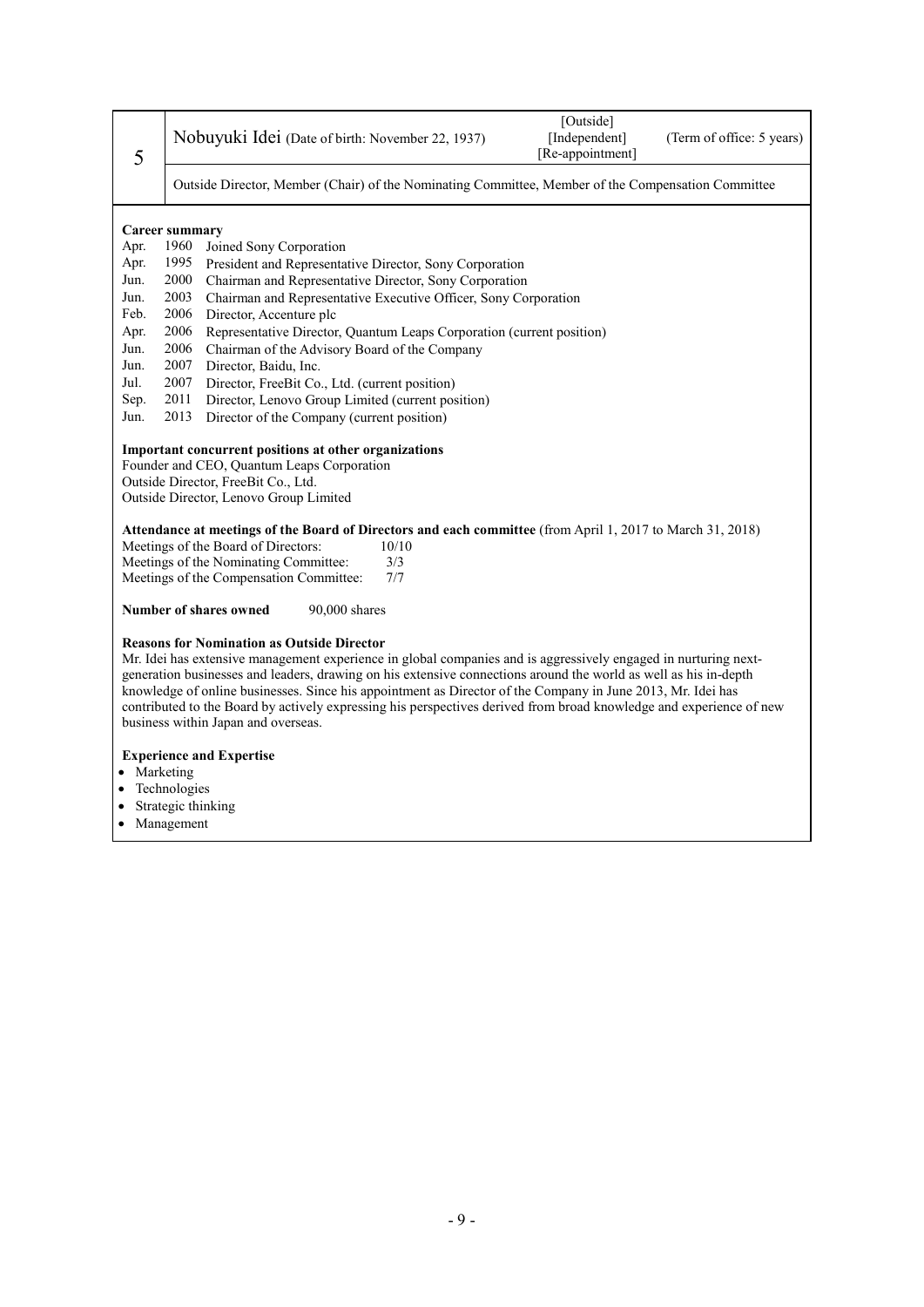| 6                                                                                                                                                                                            | Fujiyo Ishiguro (Date of birth: February 1, 1958)                                                                                                                                                                                                                                                                                                                                                                                                                                 | [Outside]<br>[Independent]<br>[Re-appointment] | (Term of office: 4 years) |  |  |
|----------------------------------------------------------------------------------------------------------------------------------------------------------------------------------------------|-----------------------------------------------------------------------------------------------------------------------------------------------------------------------------------------------------------------------------------------------------------------------------------------------------------------------------------------------------------------------------------------------------------------------------------------------------------------------------------|------------------------------------------------|---------------------------|--|--|
|                                                                                                                                                                                              | Outside Director, Member of the Nominating Committee                                                                                                                                                                                                                                                                                                                                                                                                                              |                                                |                           |  |  |
|                                                                                                                                                                                              | <b>Career summary</b>                                                                                                                                                                                                                                                                                                                                                                                                                                                             |                                                |                           |  |  |
| Jan.                                                                                                                                                                                         | 1981<br>Joined BROTHER INDUSTRIES, LTD.                                                                                                                                                                                                                                                                                                                                                                                                                                           |                                                |                           |  |  |
| Jan.                                                                                                                                                                                         | 1988<br>Joined Swarovski Japan Ltd.                                                                                                                                                                                                                                                                                                                                                                                                                                               |                                                |                           |  |  |
| Sep.                                                                                                                                                                                         | 1994<br>President, Alphametrics, Inc.                                                                                                                                                                                                                                                                                                                                                                                                                                             |                                                |                           |  |  |
| Jan.                                                                                                                                                                                         | 1999<br>Director, Netyear Group, Inc.                                                                                                                                                                                                                                                                                                                                                                                                                                             |                                                |                           |  |  |
| Jul.                                                                                                                                                                                         | 1999<br>Director, Netyear Group Corporation                                                                                                                                                                                                                                                                                                                                                                                                                                       |                                                |                           |  |  |
| May                                                                                                                                                                                          | 2000<br>Representative Director and President, Netyear Group Corporation (current position)                                                                                                                                                                                                                                                                                                                                                                                       |                                                |                           |  |  |
| Jun.                                                                                                                                                                                         | 2013<br>Corporate Auditor, SOMPO JAPAN INSURANCE INC.                                                                                                                                                                                                                                                                                                                                                                                                                             |                                                |                           |  |  |
| Mar.                                                                                                                                                                                         | 2014<br>Director, Hottolink, Inc. (current position)                                                                                                                                                                                                                                                                                                                                                                                                                              |                                                |                           |  |  |
| Jun.                                                                                                                                                                                         | 2014<br>Director of the Company (current position)                                                                                                                                                                                                                                                                                                                                                                                                                                |                                                |                           |  |  |
| Jun.                                                                                                                                                                                         | 2015<br>Director, Sompo Japan Nipponkoa Insurance Inc. (current position)                                                                                                                                                                                                                                                                                                                                                                                                         |                                                |                           |  |  |
| Important concurrent positions at other organizations<br>President & CEO, Netyear Group, Inc.<br>Outside Director, Hottolink, Inc.<br>Outside Director, Sompo Japan Nipponkoa Insurance Inc. |                                                                                                                                                                                                                                                                                                                                                                                                                                                                                   |                                                |                           |  |  |
|                                                                                                                                                                                              | Attendance at meetings of the Board of Directors and each committee (from April 1, 2017 to March 31, 2018)                                                                                                                                                                                                                                                                                                                                                                        |                                                |                           |  |  |
|                                                                                                                                                                                              | Meetings of the Board of Directors:<br>10/10                                                                                                                                                                                                                                                                                                                                                                                                                                      |                                                |                           |  |  |
|                                                                                                                                                                                              | Meetings of the Nominating Committee:<br>3/3                                                                                                                                                                                                                                                                                                                                                                                                                                      |                                                |                           |  |  |
|                                                                                                                                                                                              | Number of shares owned<br>$10,000$ shares                                                                                                                                                                                                                                                                                                                                                                                                                                         |                                                |                           |  |  |
|                                                                                                                                                                                              | <b>Reasons for Nomination as Outside Director</b><br>Ms. Ishiguro has profound knowledge of digital marketing and long experience in management as an active CEO of a<br>listed company. Since June 2014, when she was elected as Director of the Company, Ms. Ishiguro has actively<br>participated in Board discussions by leveraging her knowledge to express far-sighted views of such matters as<br>approaches to customer service in an increasingly digitized environment. |                                                |                           |  |  |
|                                                                                                                                                                                              | <b>Experience and Expertise</b><br>Marketing<br>Strategic thinking                                                                                                                                                                                                                                                                                                                                                                                                                |                                                |                           |  |  |

- Management
- Diversity (gender, generation, region, etc.)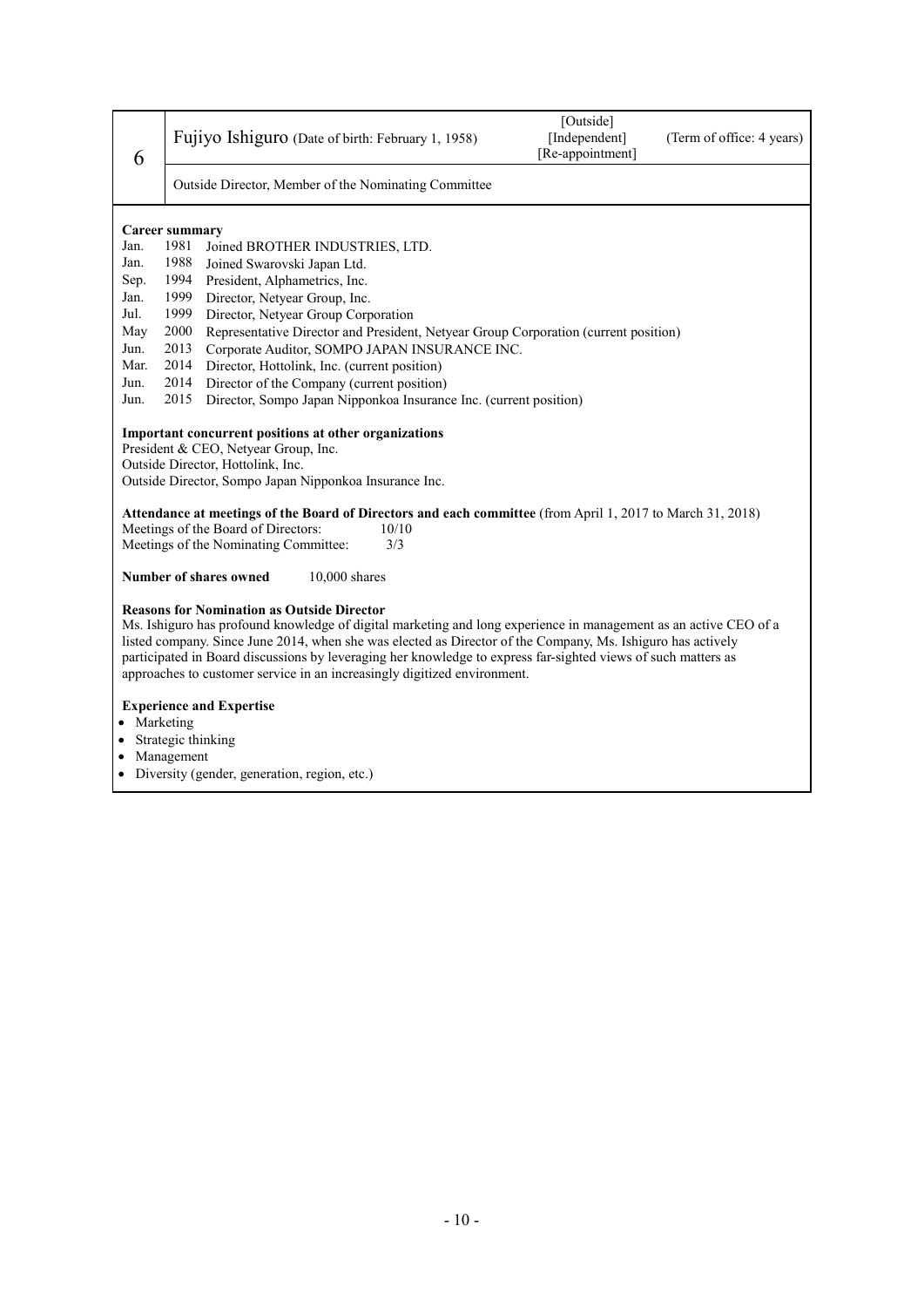| 7                     |                                                                                                                     | Nobuo Domae (Date of birth: January 25, 1969)                                                                                                                                                                                | [Outside]<br>[Independent]<br>[Re-appointment] | (Term of office: 2 years) |
|-----------------------|---------------------------------------------------------------------------------------------------------------------|------------------------------------------------------------------------------------------------------------------------------------------------------------------------------------------------------------------------------|------------------------------------------------|---------------------------|
|                       |                                                                                                                     | Outside Director, Member of the Nominating Committee, Member of the Audit Committee                                                                                                                                          |                                                |                           |
| <b>Career summary</b> |                                                                                                                     |                                                                                                                                                                                                                              |                                                |                           |
| Apr.                  | 1993                                                                                                                | Joined McKinsey & Co., Inc. (Japan)                                                                                                                                                                                          |                                                |                           |
| Sep.                  | 1998                                                                                                                | Joined FAST RETAILING CO., LTD.                                                                                                                                                                                              |                                                |                           |
| Nov.                  | 1998                                                                                                                | Director, FAST RETAILING CO., LTD.                                                                                                                                                                                           |                                                |                           |
| Jul.                  | 1999                                                                                                                | Director and Senior Vice President, FAST RETAILING CO., LTD.                                                                                                                                                                 |                                                |                           |
| Nov.                  | 2004                                                                                                                | Director and Executive Vice President, FAST RETAILING CO., LTD.                                                                                                                                                              |                                                |                           |
| Nov.                  | 2005                                                                                                                | Director, FAST RETAILING CO., LTD.                                                                                                                                                                                           |                                                |                           |
| Nov.                  | 2008                                                                                                                | Executive Vice President, FAST RETAILING CO., LTD.                                                                                                                                                                           |                                                |                           |
| Dec.                  | 2008                                                                                                                | President, FAST RETAILING FRANCE S.A.S.                                                                                                                                                                                      |                                                |                           |
| Aug.                  | 2010                                                                                                                | CEO, FAST RETAILING USA, Inc.                                                                                                                                                                                                |                                                |                           |
| Jun.                  | 2016                                                                                                                | Director, DeNA Co., Ltd. (current position)                                                                                                                                                                                  |                                                |                           |
| Jun.                  | 2016                                                                                                                | Director of the Company (current position)                                                                                                                                                                                   |                                                |                           |
|                       |                                                                                                                     | Important concurrent positions at other organizations<br>Outside Director, DeNA Co., Ltd.                                                                                                                                    |                                                |                           |
|                       | Attendance at meetings of the Board of Directors and each committee (from April 1, 2017 to March 31, 2018)          |                                                                                                                                                                                                                              |                                                |                           |
|                       |                                                                                                                     | Meetings of the Board of Directors:<br>10/10                                                                                                                                                                                 |                                                |                           |
|                       |                                                                                                                     | Meetings of the Nominating Committee:<br>3/3                                                                                                                                                                                 |                                                |                           |
|                       | 8/8<br>Meetings of the Audit Committee:                                                                             |                                                                                                                                                                                                                              |                                                |                           |
|                       |                                                                                                                     | *Attendance at meetings of the Audit Committee shows the number of meetings held after Mr. Domae's appointment as a<br>member of the Audit Committee (Date of appointment as a member of the Audit Committee: June 24, 2017) |                                                |                           |
|                       |                                                                                                                     | Number of shares owned<br>30,000 shares                                                                                                                                                                                      |                                                |                           |
|                       |                                                                                                                     | <b>Reasons for Nomination as Outside Director</b><br>Mr. Domae has experience of both online and physical consumer retail business development and growth within Japan                                                       |                                                |                           |
|                       |                                                                                                                     | and overseas. Furthermore, he has long and in-depth extensive experience in establishing globally applicable                                                                                                                 |                                                |                           |
|                       |                                                                                                                     | organizational frameworks and business management systems and internal control systems. Since he was elected as                                                                                                              |                                                |                           |
|                       | Director of the Company in June 2016, Mr. Domae has aggressively participated in Board discussions and provided his |                                                                                                                                                                                                                              |                                                |                           |
|                       | insights from the perspectives of both risk management and the pursuit of opportunities for business growth.        |                                                                                                                                                                                                                              |                                                |                           |
|                       |                                                                                                                     | <b>Experience and Expertise</b>                                                                                                                                                                                              |                                                |                           |
|                       | Marketing                                                                                                           |                                                                                                                                                                                                                              |                                                |                           |
|                       | Technologies                                                                                                        |                                                                                                                                                                                                                              |                                                |                           |

- Strategic thinking
- Management

- 11 -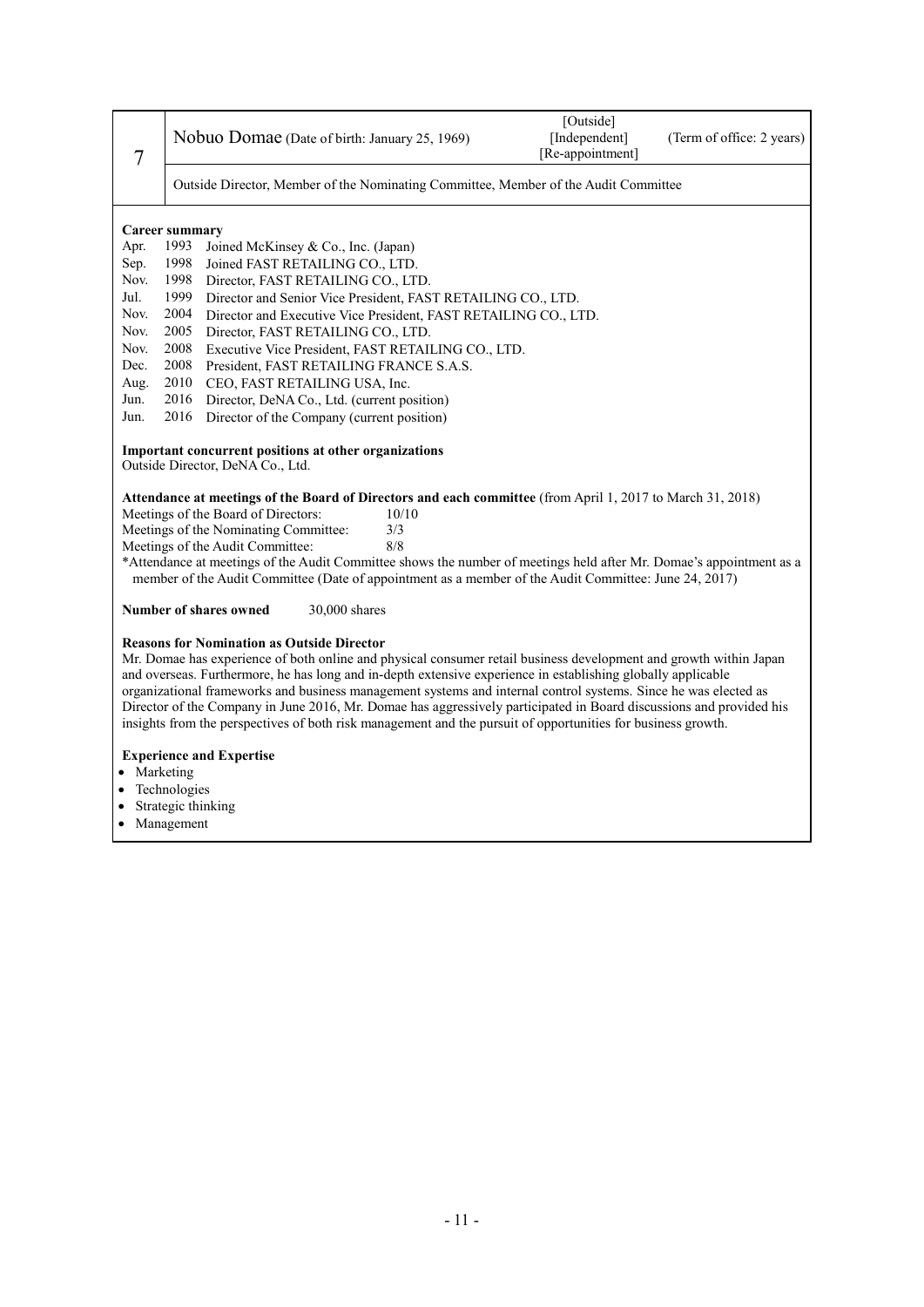| 8                                                                                                                                                                                                                                                                                                                                                                                                                                                                                                                                                                  |                                    | [Outside]<br>Masaaki Koizumi (Date of birth: October 4, 1964)<br>[Independent]<br>[New appointment] |  |
|--------------------------------------------------------------------------------------------------------------------------------------------------------------------------------------------------------------------------------------------------------------------------------------------------------------------------------------------------------------------------------------------------------------------------------------------------------------------------------------------------------------------------------------------------------------------|------------------------------------|-----------------------------------------------------------------------------------------------------|--|
|                                                                                                                                                                                                                                                                                                                                                                                                                                                                                                                                                                    | <b>Career summary</b>              |                                                                                                     |  |
| Oct.                                                                                                                                                                                                                                                                                                                                                                                                                                                                                                                                                               | 1987                               | Joined Eiwa Audit Corporation (currently KPMG AZSA LLC)                                             |  |
| Aug.                                                                                                                                                                                                                                                                                                                                                                                                                                                                                                                                                               | 1991                               | Registered as Certified Public Accountant in Japan                                                  |  |
| Sep.                                                                                                                                                                                                                                                                                                                                                                                                                                                                                                                                                               | 2003                               | Retired from AZSA & Co. (currently KPMG AZSA LLC)                                                   |  |
| Oct.                                                                                                                                                                                                                                                                                                                                                                                                                                                                                                                                                               | 2003                               | Established KOIZUMI C.P.A. OFFICE (current position)                                                |  |
| Jun.                                                                                                                                                                                                                                                                                                                                                                                                                                                                                                                                                               | 2004                               | Statutory Auditor, Internet Initiative Japan Inc.                                                   |  |
| Aug.                                                                                                                                                                                                                                                                                                                                                                                                                                                                                                                                                               | 2006                               | Representative Partner, Futaba Audit Corporation (current position)                                 |  |
| Mar.                                                                                                                                                                                                                                                                                                                                                                                                                                                                                                                                                               | 2008                               | Director, LIFENET INSURANCE COMPANY                                                                 |  |
| Jun.                                                                                                                                                                                                                                                                                                                                                                                                                                                                                                                                                               | 2010                               | Statutory Auditor, TSUKUI CORPORATION                                                               |  |
| Feb.                                                                                                                                                                                                                                                                                                                                                                                                                                                                                                                                                               | 2015                               | Statutory Auditor, K.R.S. Corporation (current position)                                            |  |
| Jun.                                                                                                                                                                                                                                                                                                                                                                                                                                                                                                                                                               | 2016                               | Director (Audit and Supervisory Committee Member),                                                  |  |
|                                                                                                                                                                                                                                                                                                                                                                                                                                                                                                                                                                    |                                    | TSUKUI CORPORATION (current position)                                                               |  |
| Nov.                                                                                                                                                                                                                                                                                                                                                                                                                                                                                                                                                               | 2016                               | Statutory Auditor, IKKA Dining Project Co., Ltd. (current position)                                 |  |
| Jun.                                                                                                                                                                                                                                                                                                                                                                                                                                                                                                                                                               | 2017                               | Director (Audit and Supervisory Committee Member),                                                  |  |
|                                                                                                                                                                                                                                                                                                                                                                                                                                                                                                                                                                    |                                    | ISHIGAKI FOODS, CO., LTD (current position)                                                         |  |
| Important concurrent positions at other organizations<br>Certified Public Accountant, KOIZUMI C.P.A. OFFICE<br>Representative Partner, Futaba Audit Corporation<br>Outside Statutory Auditor, K.R.S. Corporation<br>Outside Director (Audit and Supervisory Committee Member), TSUKUI CORPORATION<br>Outside Statutory Auditor, IKKA Dining Project Co., Ltd.<br>Outside Director (Audit and Supervisory Committee Member), ISHIGAKI FOODS, CO., LTD<br>Attendance at meetings of the Board of Directors and each committee (from April 1, 2017 to March 31, 2018) |                                    |                                                                                                     |  |
|                                                                                                                                                                                                                                                                                                                                                                                                                                                                                                                                                                    | Number of shares owned<br>0 shares |                                                                                                     |  |
| <b>Reasons for Nomination as Outside Director</b><br>Mr. Koizumi is a certified public accountant in Japan and has an ample knowledge as an expert in finance and<br>accounting. The Nominating Committee determined that Mr. Koizumi's extensive experience in conducting external<br>accounting audits of companies, including financial institutions, and the same in engaging in the process of companies<br>going public would enhance the board governance of the Company.<br><b>Experience and Expertise</b><br>Accounting and internal controls            |                                    |                                                                                                     |  |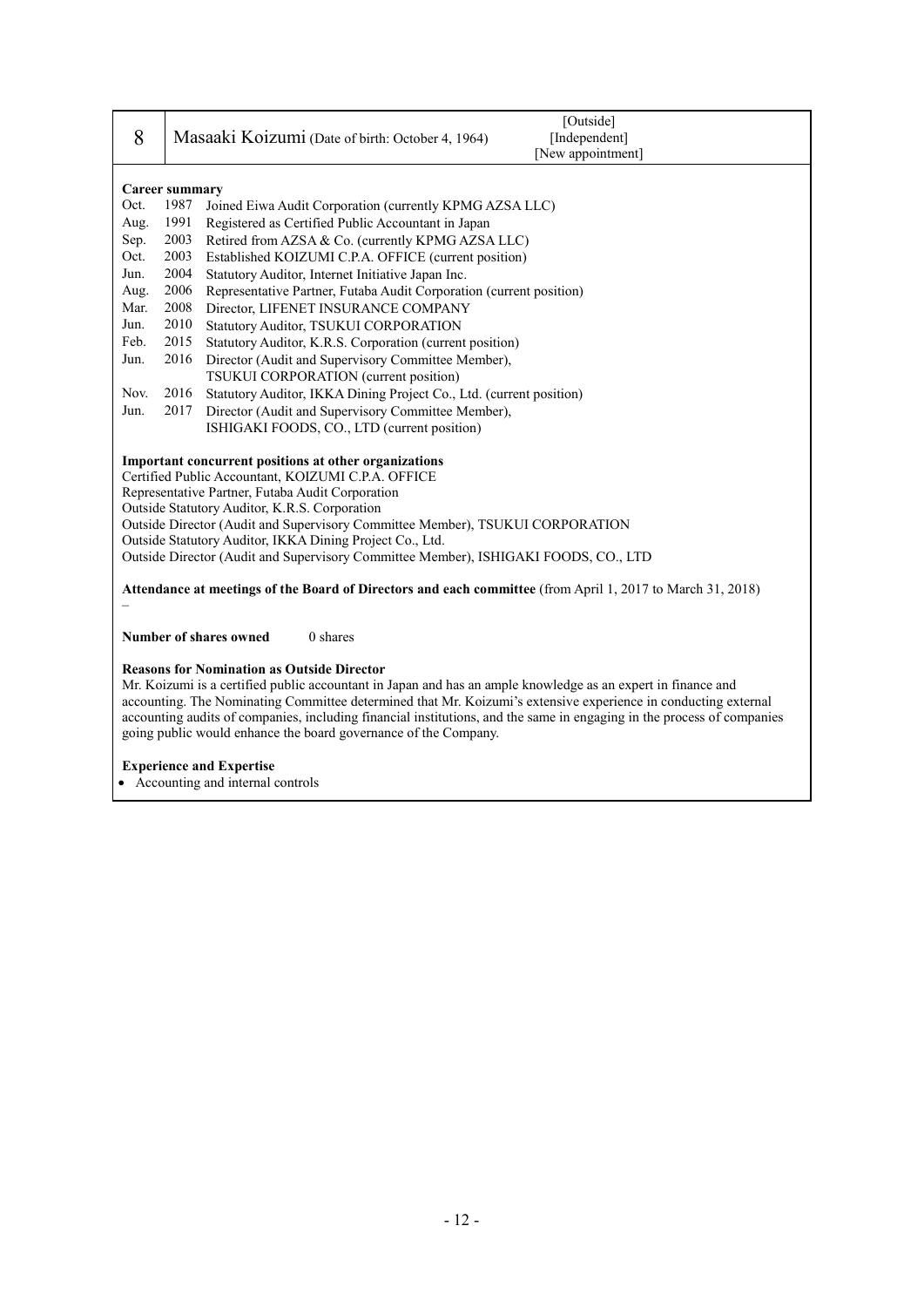| 9                                                                                                                                                                                                                                                                                                                                                                                                                                                                                                                                  | [Outside]<br>Shiho Konno (Date of birth: June 28, 1963)<br>[Independent]<br>[New appointment] |  |  |
|------------------------------------------------------------------------------------------------------------------------------------------------------------------------------------------------------------------------------------------------------------------------------------------------------------------------------------------------------------------------------------------------------------------------------------------------------------------------------------------------------------------------------------|-----------------------------------------------------------------------------------------------|--|--|
|                                                                                                                                                                                                                                                                                                                                                                                                                                                                                                                                    | Career summary                                                                                |  |  |
| Apr.                                                                                                                                                                                                                                                                                                                                                                                                                                                                                                                               | 1991<br>Registered as an attorney-at-law                                                      |  |  |
| Jun.                                                                                                                                                                                                                                                                                                                                                                                                                                                                                                                               | 2005<br>Audit and Supervisory Board Member, Yahoo Japan Corporation                           |  |  |
| Mar.                                                                                                                                                                                                                                                                                                                                                                                                                                                                                                                               | 2008<br>Corporate Auditor, Advanced Softmaterials Inc.                                        |  |  |
| Aug.                                                                                                                                                                                                                                                                                                                                                                                                                                                                                                                               | 2014<br>Auditor, Japan Corporate Governance Network (current position)                        |  |  |
| Mar.                                                                                                                                                                                                                                                                                                                                                                                                                                                                                                                               | 2015<br>Established Shiho Konno Habataki Law Office (current position)<br>2015                |  |  |
| Jun.                                                                                                                                                                                                                                                                                                                                                                                                                                                                                                                               | Director, Watami Co., Ltd.                                                                    |  |  |
| Jun.<br>Jun.                                                                                                                                                                                                                                                                                                                                                                                                                                                                                                                       | 2016<br>Director, Kakaku.com, Inc. (current position)<br>2017                                 |  |  |
|                                                                                                                                                                                                                                                                                                                                                                                                                                                                                                                                    | Director, Alfresa Holdings Corporation (current position)                                     |  |  |
| Important concurrent positions at other organizations<br>Attorney-at-law, Shiho Konno Habataki Law Office<br>Outside Director, Kakaku.com, Inc.<br>Outside Director, Alfresa Holdings Corporation<br>Attendance at meetings of the Board of Directors and each committee (from April 1, 2017 to March 31, 2018)                                                                                                                                                                                                                    |                                                                                               |  |  |
|                                                                                                                                                                                                                                                                                                                                                                                                                                                                                                                                    | $0$ shares<br><b>Number of shares owned</b>                                                   |  |  |
| <b>Reasons for Nomination as Outside Director</b><br>Ms. Konno is an attorney-at-law licensed in Japan and is an expertise in law. Although she has never assumed<br>executive positions at companies, the Nominating Committee determined that Ms. Konno is eligible for serving as a<br>director of the Company as she has served as outside directors and outside statutory auditors at listed companies and<br>has in-depth knowledge of corporate governance which she acquired through her experience as an attorney-at-law. |                                                                                               |  |  |
|                                                                                                                                                                                                                                                                                                                                                                                                                                                                                                                                    | <b>Experience and Expertise</b>                                                               |  |  |
|                                                                                                                                                                                                                                                                                                                                                                                                                                                                                                                                    | • Accounting and internal controls                                                            |  |  |

Diversity (gender, generation, region, etc.)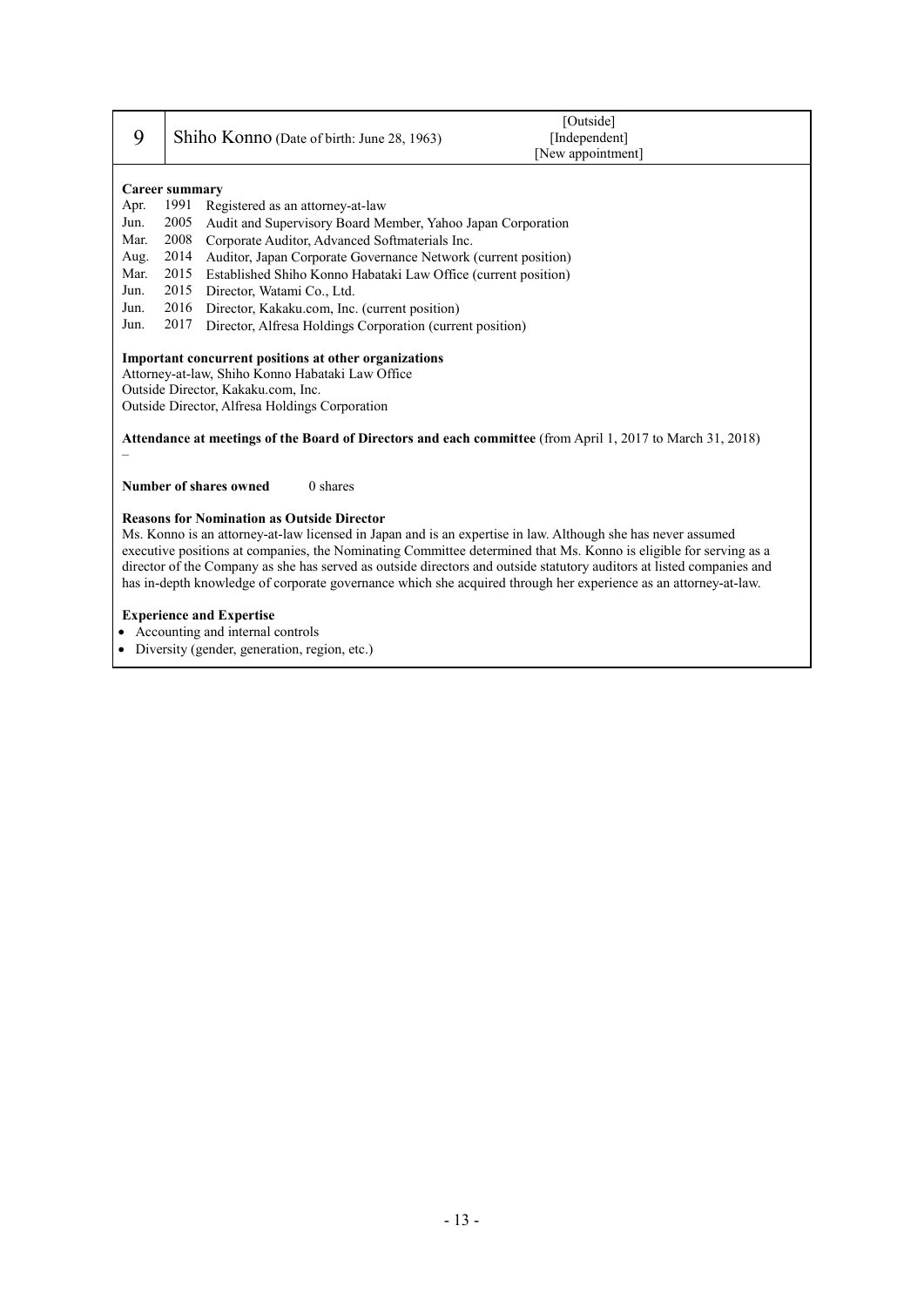Notes: 1. No specific conflict of interests exists between the Company and each candidate for Directors.

- 2. Number of years stated as the term of office shows the aggregate number of years served as Director of the Company as of the conclusion of this Ordinary General Meeting of Shareholders.
- 3. Jun Makihara, Nobuyuki Idei, Fujiyo Ishiguro, Nobuo Domae, Masaaki Koizumi and Shiho Konno are the candidates for Outside Directors. Mr. Makihara concurrently serves as non-executive Directors of TradeStation Group, Inc.
- 4. As described in the Business Report (Japanese only), the Company entered into an agreement with each of Jun Makihara, Nobuyuki Idei, Fujiyo Ishiguro and Nobuo Domae to limit their liability provided for in Article 423, Paragraph 1 of the Companies Act, pursuant to the provision set forth in Article 427, Paragraph 1 of the Companies Act. In the event that the abovementioned four (4) candidates are re-elected, the agreements shall continue to remain effective with regard to their acts after the re-election. If the election of Masaaki Koizumi and Shiho Konno is approved, the Company intends to enter into an agreement with each of them to the effect that their liability provided for in Article 423, Paragraph 1 of the Companies Act shall be limited to 10 million yen or the minimum amount stipulated by laws and regulations, whichever is higher, in accordance with Article 427, Paragraph 1 of the Companies Act.
- 5. As described in the Business Report (Japanese only), the Company designated Jun Makihara, Nobuyuki Idei, Fujiyo Ishiguro and Nobuo Domae as Independent Directors in accordance with relevant regulations of the Tokyo Stock Exchange and filed the registration therewith. In the event that the abovementioned four (4) candidates are re-elected, the Company will continue to designate them as Independent Directors. If the election of Masaaki Koizumi and Shiho Konno is approved, the Company intends to designate them as Independent Directors and file the registrations to the Tokyo Stock Exchange.

Masaaki Koizumi formerly worked for the Company's Accounting Auditor KPMG AZSA LLC and has also been involved in the auditing of the Company's subsidiary Monex, Inc. However, this was before the Company's establishment and Mr. Koizumi is not involved in the auditing of the Company. Mr. Koizumi retired from the aforementioned auditing firm in September 2003, the year before the Company's establishment; therefore, as of June 2018, 14 years and 8 months will have passed since he left that auditing firm. After retiring from that auditing firm, Mr. Koizumi established KOIZUMI C.P.A. OFFICE in October 2003 and has also been serving as Representative Partner at Futaba Audit Corporation since August 2006. The Company has no capital ties or business relationship to KOIZUMI C.P.A. OFFICE or Futaba Audit Corporation. For this reason, the Company has determined that Mr. Koizumi has a high degree of independence, with no risk of a conflict of interest with the Company's general shareholders and can fully play his expected role from the perspective of protecting general shareholders.

- 6. A problem was identified with the curation platform service operated by DeNA Co., Ltd., on whose board Nobuo Domae has been serving as Outside Director since June 2016. The Third-Party Committee established by DeNA Co., Ltd. started an investigation in December 2016. The investigation report published in March 2017 found that the business might have been in violation of the laws and regulations, and other forms of improprieties. Mr. Domae was not aware of the problem in advance, but since being appointed as Outside Director of DeNA Co., Ltd., he has checked the DeNA group's internal controls and made suggestions based on his perspective of compliance obligation regarding business issues at the Board of Directors meetings. Furthermore, since the problem was discovered, Mr. Domae has also fulfilled his duties as Outside Director by such means as offering advice on the implementation of investigations by a third-party committee, offering suggestions in the Board of Directors meetings concerning reviews for recurrence prevention measures, etc. and fundamental reviews of the corporate governance and internal control systems of DeNA Co., Ltd.
- 7. Please refer to the Business Report (Japanese only) as well about the information on current Directors.